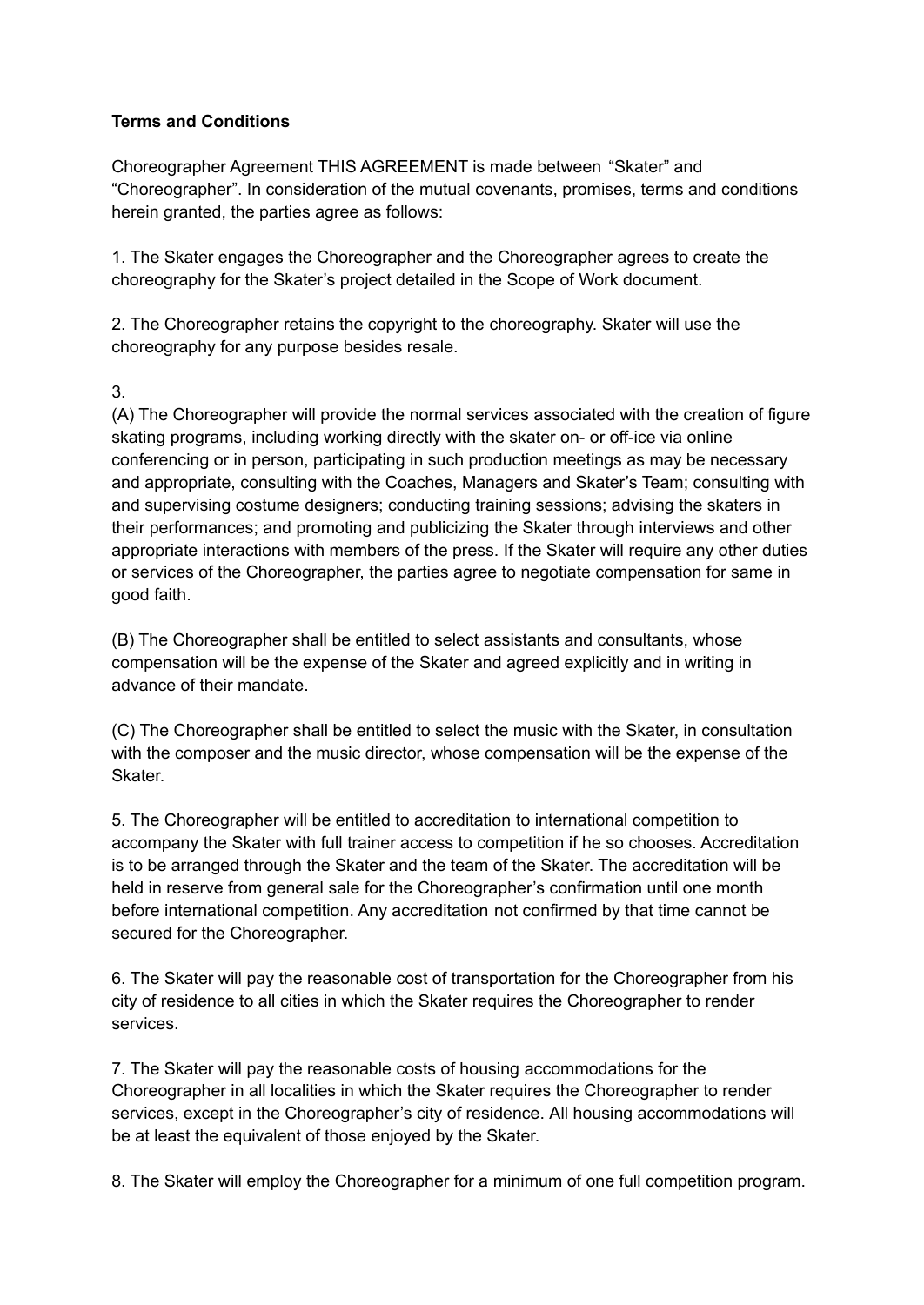9. The Choreographer will receive billing credits in all programs, flyers, publishing, advertising, and promotional materials, including figure skating shows under the Skater's control, in which the Skater's name also appears. Said billing will be on a separate line in which no other credits appear and will be in a size and style of typeface of the surrounding credits. The right of the Choreographer to be identified as Author of this work has been asserted by the Choreographer in accordance with the Copyright, Designs and Patents Act 1988.

10. After the competition season's opening, the Choreographer will be responsible for supervising and maintaining the quality of the choreography. At least once in every 8 week period, the Choreographer will hold a paid check-in session with the Skater at a rate of EUR165 per 50 minute session via online conferencing. When appropriate, the Choreographer will conduct paid "brush up" sessions with the Skater, in order to sustain the quality of the choreography.

11. The Choreographer's work cannot be added to, deleted from, altered, or adapted in such a way that amounts to distortion or mutilation of the work, or which is prejudicial to the honour or reputation of the Choreographer.

12. The Choreographer will have the option to complete all future versions of the Skater's program, under the Skater's management. The Skater will give the Choreographer written notice of his intent to create any additional choreography. The Choreographer will have ten days after receipt of the notice to notify Skater of his intent to exercise this option. In the event the Choreographer fails to notify Skater within ten days of his affirmative intent to create said future choreography, the Choreographer's option (as to that program only) will lapse, and the Producer may engage another Choreographer of his choosing.

13. As part of the Choreographer's normal services in connection with the production of the choreography he may offer suggestions, guidance, advice, bits of business, or other material to the Skater. The Skater will be free to accept or reject any such contributions.

14. This is a personal services contract and may not be assigned by the Choreographer without the Skater's written consent.

15. In the event the Skater terminates the Choreographer for any reason, other than breach of contract, the Skater will pay the Choreographer in full under this contract.

16. No recordings, whether by audio, video, film, or other means, whether now known or hereinafter devised, will be made of the Skater without the Choreographer's consent. Notwithstanding the foregoing, however, the Choreographer hereby consents to the recording and/or performance of excerpts from the choreography not to exceed three hundred seconds for radio and/or television broadcast, for the purpose of publicizing and promoting the Skater, provided the Skater receives no compensation or profits therefrom, except the nominal costs of production.

17. These terms and conditions are governed by the laws of England & Wales.